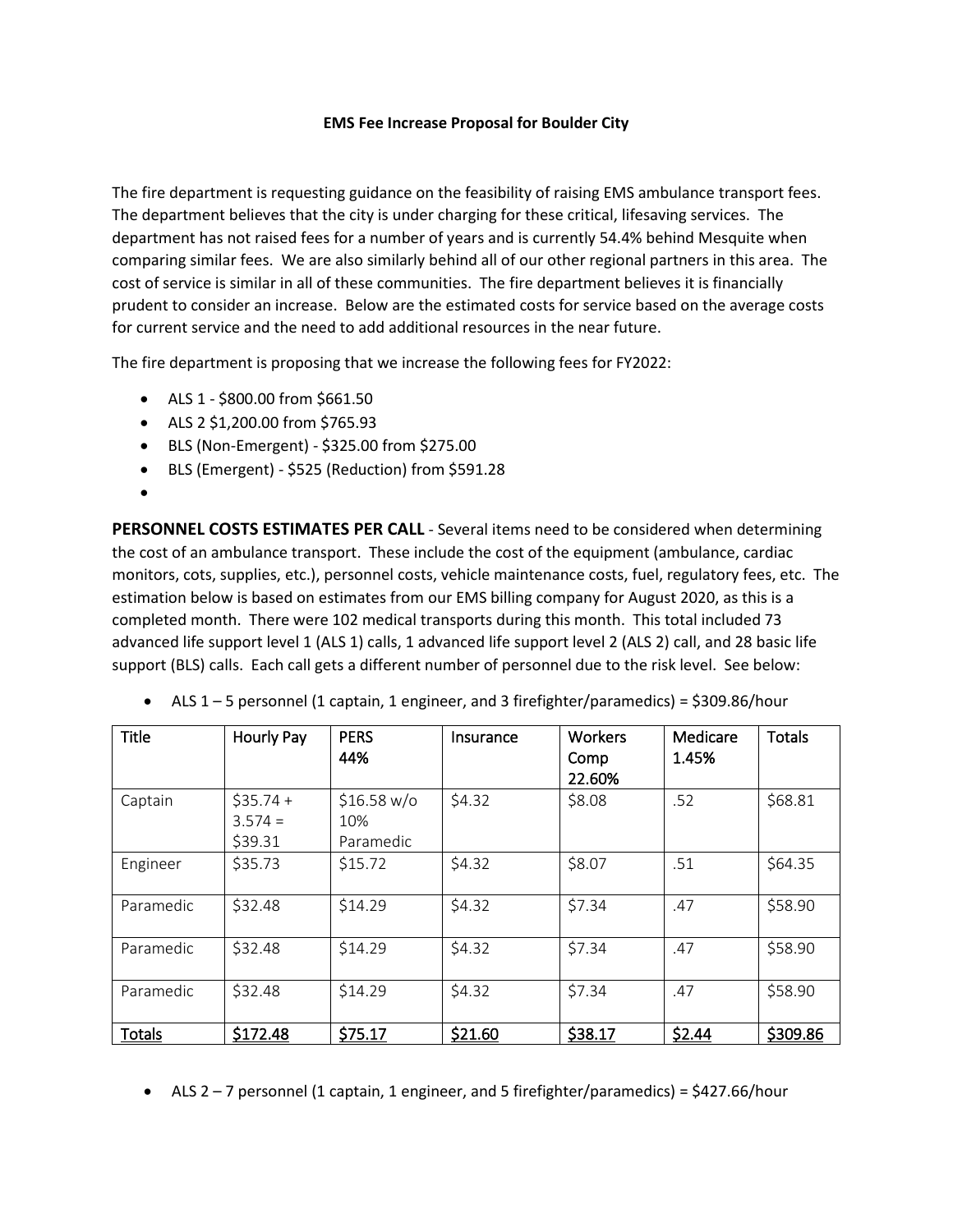| <b>Title</b> | Hourly Pay                         | <b>PERS</b><br>44%              | Insurance<br>\$1050.00<br>Monthly | <b>Workers</b><br>Comp<br>22.60% | Medicare<br>1.45% | Total    |
|--------------|------------------------------------|---------------------------------|-----------------------------------|----------------------------------|-------------------|----------|
| Captain      | $$35.74 +$<br>$3.574 =$<br>\$39.31 | \$16.58 w/o<br>10%<br>Paramedic | \$4.32                            | \$8.08                           | .52               | \$68.81  |
| Engineer     | \$35.73                            | \$15.72                         | \$4.32                            | \$8.07                           | .51               | \$64.35  |
| Paramedic    | \$32.48                            | \$14.29                         | \$4.32                            | \$7.34                           | .47               | \$58.90  |
| Paramedic    | \$32.48                            | \$14.29                         | \$4.32                            | \$7.34                           | .47               | \$58.90  |
| Paramedic    | \$32.48                            | \$14.29                         | \$4.32                            | \$7.34                           | .47               | \$58.90  |
| Paramedic    | \$32.48                            | \$14.29                         | \$4.32                            | \$7.34                           | .47               | \$58.90  |
| Paramedic    | \$32.48                            | \$14.29                         | \$4.32                            | \$7.34                           | .47               | \$58.90  |
| Total        | \$237.44                           | \$103.75                        | \$30.24                           | \$52.85                          | \$3.38            | \$427.66 |

• BLS – 2 personnel (2 firefighter/paramedics) = \$117.80/hour

| <b>Title</b> | <b>Hourly Pay</b> | <b>PERS</b><br>44% | Insurance | Workers<br>Comp<br>22.60% | Medicare<br>1.45% | <b>Totals</b> |
|--------------|-------------------|--------------------|-----------|---------------------------|-------------------|---------------|
| Paramedic    | \$32.48           | \$14.29            | \$4.32    | \$7.34                    | .47               | \$58.90       |
| Paramedic    | \$32.48           | \$14.29            | \$4.32    | \$7.34                    | .47               | \$58.90       |
| Total        | \$64.96           | \$28.58            | \$8.64    | \$14.68                   | <u>.94</u>        | \$117.80      |
|              |                   |                    |           |                           |                   |               |

Example: A cardiac related medical incident this past week (January 2021) was an ALS 1 level which required 5 people to respond. The engine company was on scene for 22 minutes and the ambulance was engaged for 1 hour and 25 minutes. This is at an estimated cost shown below:

- ALS 1 Engine \$70.42 for the crew for 22 minutes
- ALS 1 Rescue \$166.88 for the crew for 1 hour and 25 minutes
- **Total = \$237.30 for personnel costs for this incident**

**TRAVEL DISTANCES TO REGIONAL HOSPITALS** - Calls for service range in the length of time based on the nature of the call and the distance of travel to the appropriate hospital. Advanced life support calls tends to be transported to a facility in the Henderson or Las Vegas area. Many basic life support calls go to Boulder City Hospital.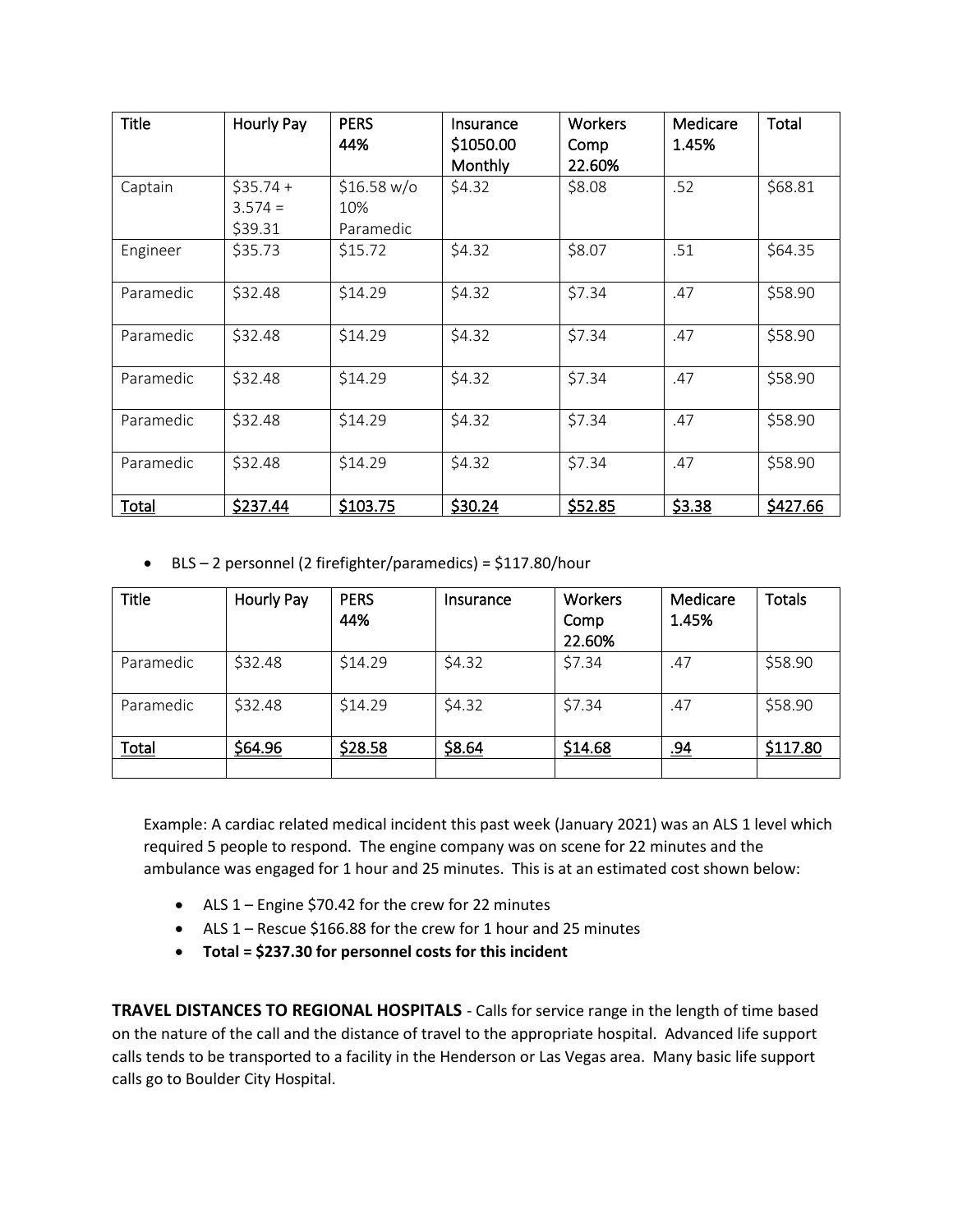- Boulder City Hospital 2-3 miles
- Henderson Hospital 15 miles
- St Rose Siena Hospital 19 miles
- UMC Las Vegas 28 miles
- Sunrise Hospital 24.9 miles
- Average Distance of Four Las Vegas Area Hospitals 21.9 miles

**COST OF AMBULANCE OWNERSHIP/MAINTENANCE** - The cost of purchasing and maintaining an ambulance is another important consideration. An ambulance currently cost approximately \$235,000, as was presented in the ambulance replacement request last year. Estimated range that the life expectancy of an ambulance is between 7 and 14 years. We used 10 years as an estimate due to the extended transports for a large portion of our calls. Many cities transport much shorter distances due to having the larger hospitals located within their community. We currently operate two frontline ambulances and a reserve ambulance for a total cost of \$705,000/10 year life expectancy. This is an approximate cost of ownership of \$70,500/year. The average annual maintenance cost of the two frontline ambulances for 2017-2020 was \$9,318.66. There was an additional \$6,350.19 spent on the reserve ambulances. The fuel costs vary, but were \$18,978.01 for 2020. Finally, the equipment required to be in the ambulance include cardiac monitors (\$39,204.94 each and a 7-10 year life expectancy), the hydraulic cots (\$11,000 each with an \$8,392.00 maintenance contract), as well as many other diagnostic tools and monitors. The break down below for the two frontline ambulance cost of ownership.

- Ambulance \$235,000 each x 2 = \$470,000 divided by 10 years = **\$47,000 annually**
- Annual Maintenance Costs = **\$9,318.66**
- 2020 Fuel Costs = **\$18,978.01**
- Major Equipment Costs
	- o Cardiac Monitors \$39,204.94 each x 2 = \$78,409.88 divided by 10 years = **\$7,840 annually**
	- $\circ$  Hydraulic Cots \$11,000 each  $x$  2 = \$22,000 divided by 10 years = **\$2,200 annually**
	- o Hydraulic Cot Maintenance = **\$7,833 annually**
- **Total Estimated Costs of Annual Ownership/Maintenance of Two Frontline Ambulances = \$93,169**

**COSTS OF MEDICAL SUPPLIES** – This is an area that has not been adequately billed for in the past even though it is allowable under the law. Medical supplies range between call from \$0.25 for an aspirin to \$600.00 for diabetic care with Glucagon. Below is an example of the billable costs for cardiac related call:

- IV Bundle \$114.00
- Advanced Airway (if needed) \$140.00
- Basic Oxygen Therapy \$50.00
- $\bullet$  Aspirin \$0.25
- Cardiac Drugs \$5.00 to \$17.46 per dose
- 12-Lead EKG \$100.00+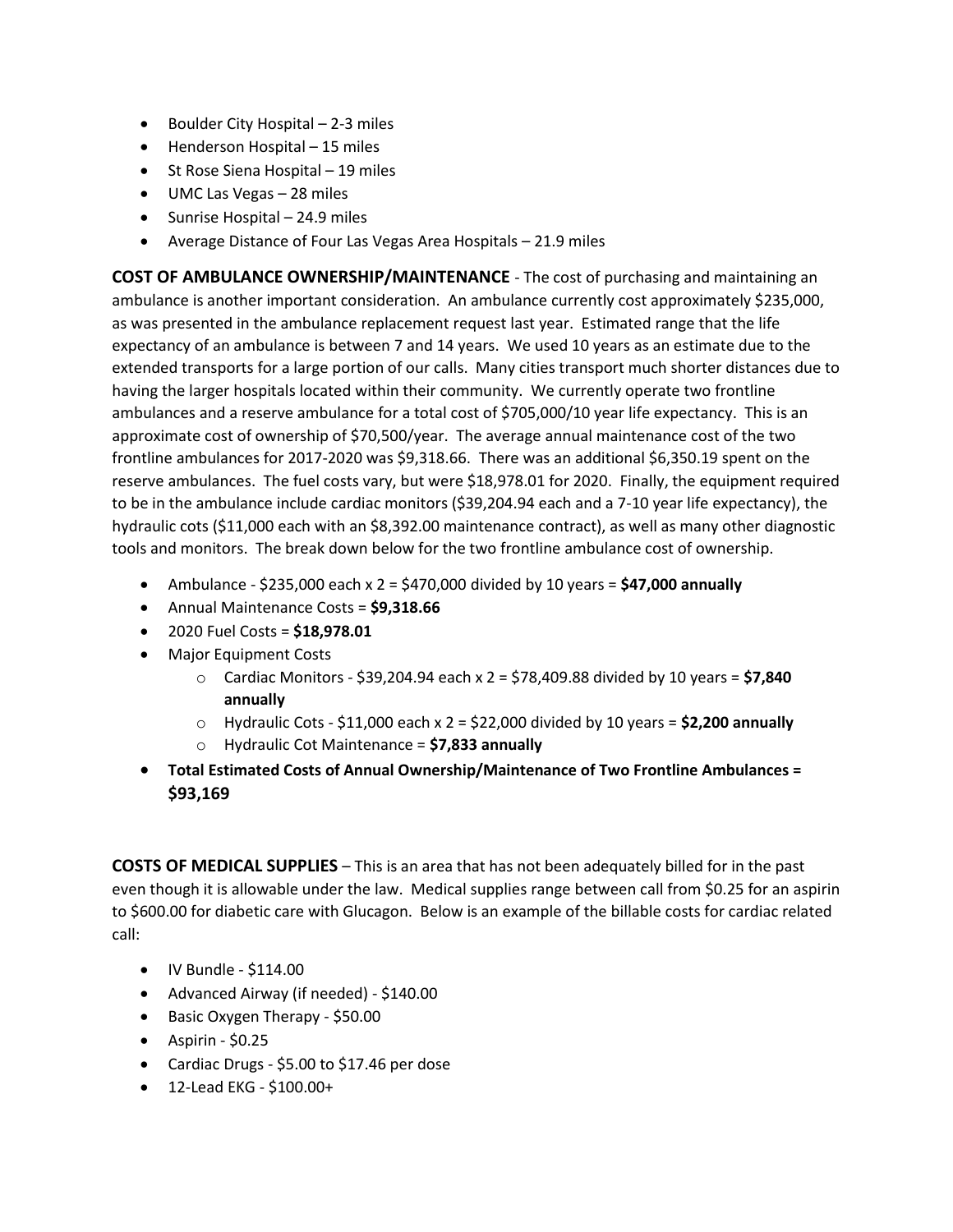• Total - **\$409.25 estimate for example incident**

**TOTAL EMS TRANSPORTS IN 2020** – There were 1163 EMS transports in 2020. To determine the number of incidents by risk level the department used the ratios from August 2020 billing cycle.

- ALS 1 65.2% or **758 ALS 1 calls for service**
- ALS 2 Less than 1% or **11 ALS 2 calls for service**
- BLS 34% or **395 BLS calls for service**

**ESTIMATED COST PER CALL BY RISK LEVEL** – The department has estimated that it costs \$80.11 per incident to cover the cost of the frontline ambulances and an additional \$40.06 for the required reserve ambulance for a total per call cost of \$120.17. Additionally, the cost for the fire engine that responds on these calls is an additional \$25.79 per call (based on the cost of the engine divided by ten years x 40% (estimated EMS use). This was figured in estimating the cost of service for each call by EMS risk level.

**ALS 1** – Using the example cardiac related call, the average travel distant for the four regional hospitals that would receive these patients (21.7 miles), the time on scene for the call in question (22 minutes for the engine and 1 hour & 25 minutes for the ambulance, and an estimate on the amount of medical supplies used (409.25).

- Ambulance Costs \$120.17
- Engine Costs \$25.79
- Personnel \$237.30
- Medical Equipment \$409.25 estimate
- **Total for ALS 1 - \$792.51 (Currently at \$661.50)** (Regional Partners Average \$1,125.55)

**ALS 2** – \$80.11 for the ambulance, 439.22 for personnel, \$634.25 medical equipment estimate. This call type would include cardiac arrest calls. These calls are more labor intensive and require more medical equipment. For this example, the time would be the same for both the engine and the ambulance as the personnel from both would be required for the transport. That would have both units on the call for 1 hour and 25 minutes at a cost of \$272.34 plus the ambulance crew at \$166.88 for a total personnel cost of \$439.22. The average range for the hospital is 21.7 miles. The medical equipment for this call would increase to \$634.25.

- Ambulance Costs \$120.17
- Engine Costs \$25.79
- Personnel \$439.22
- Medical Equipment \$634.25 estimated
- **Total for ALS 2 - \$1,219.43 (Currently at \$765.93)** (Regional Partners Average \$1,214.78)

**BLS** – These calls are lower acuity calls that often require less personnel and equipment. They also have a higher chance of being transported to Boulder City Hospital which helps keep cost down and increases in service time for the crews. This call is typically handled by a two-person crew unless it involves bariatric patients.

- Ambulance Costs \$120.17
- Personnel (For BC Hospital Transport) \$88.35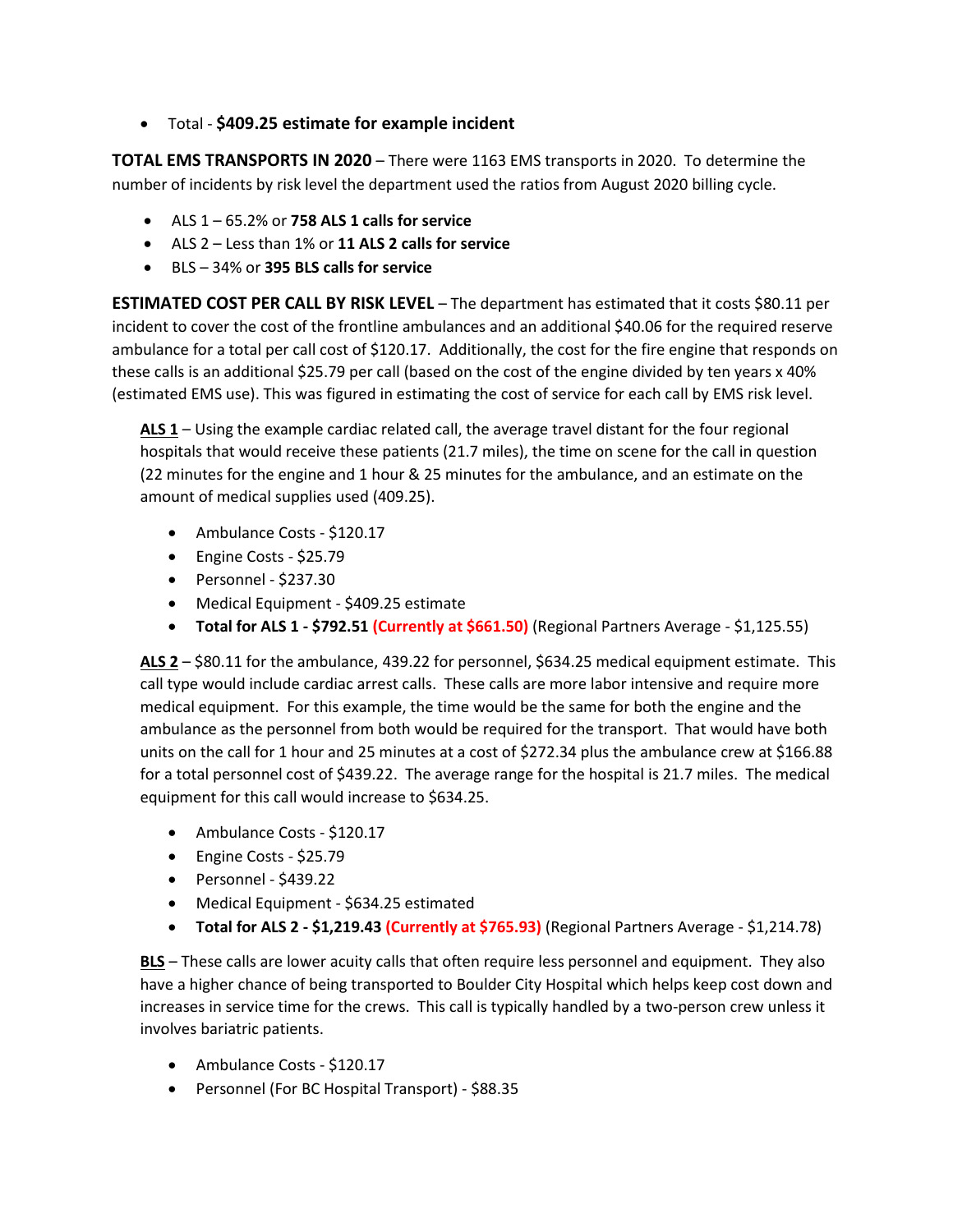- Medical Equipment \$114-\$300 (estimate as this varies widely based on the nature. This can range for not feeling well which requires diagnostic equipment, an IV, and oxygen to treatment for traumatic injuries such as broken ones that would require IV, pain medications, oxygen, splinting, bandaging, etc.)
- **Total for BLS - \$322.52 to \$508.52 (Currently at \$275.00/non-emergent and \$591.28/emergent)** (Regional Partners Average \$989.48 -Non-Emergent and \$1,045.56- Emergent)

The fire department is proposing that we increase the following fees for FY2022:

- ALS 1 \$800.00
- ALS 2 \$1,200.00
- BLS (Non-Emergent) \$325.00
- BLS (Emergent) \$525 (Reduction)

The department would also request to be able to increase the mileage rate from \$15.00 per mile from the patient's location to the hospital to the treating facility. The department would propose increasing this fee to \$20.00 to account for increasing fuel costs. All other regional jurisdictions are charging between \$30.31 and \$30.39.

The department would also ask the city council to consider allowing the billing company to add specific charges for medical supplies/procedures based on the most current costs. This is allowable under the current laws and is not currently being collected.

Important data when considering this request:

Population with Health Coverage in Boulder City (2018 Data USA)

- 45.1% on employee plans
- 8.84% on Medicaid
- 22.6% on Medicare
- 15.5% on non-group plans
- 1.8% on Military or VA plans
- 6.1% no documented insurance

The fire department needs to seek a full time third ambulance crew as soon as it is feasible. The city is regularly without a staffed ambulance crew due to both units being on medical calls and transporting outside of the city. While we have Henderson Fire and Community Ambulance that can respond, they will not move to our area and stage prior to an actual call for service. They only respond when the 911 call comes in. This is an issue for the community in that several medical issues require an immediate response. One such example is cardiac arrest. The American Heart Association estimates that for every minute definitive care is delayed, a person has their survival chances decrease by 10%. With both Henderson and Community being at least 15 minutes out, the chance of survival is drastically reduced.